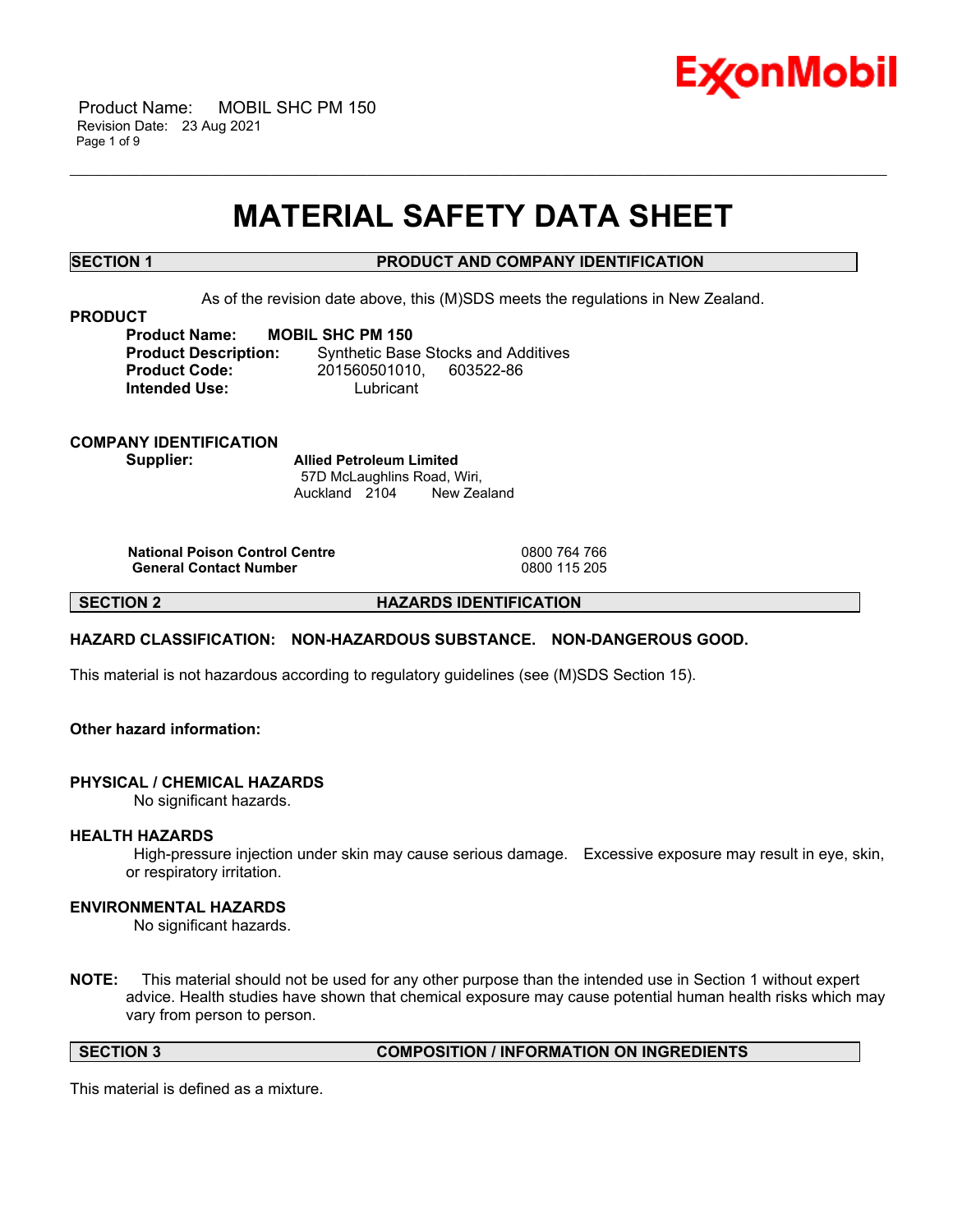

 Product Name: MOBIL SHC PM 150 Revision Date: 23 Aug 2021 Page 2 of 9

### **Hazardous Substance(s) or Complex Substance(s) required for disclosure**

| <b>Name</b>                                       | CAS#       | Concentration* | <b>GHS Hazard Codes</b>    |
|---------------------------------------------------|------------|----------------|----------------------------|
| BENZENE. POLYPROPENE DERIVS.                      | 68081-77-6 | $20 - 530\%$   | H413                       |
| NAPHTHALENESULFONIC ACID. DINONYL-, CALCIUM SALT  | 57855-77-3 | $0.1 - 5.1\%$  | H315. H319(2A). H317       |
| SEVERELY HYDROTREATED HEAVY PARAFFINIC DISTILLATE | 64742-54-7 | $- < 5\%$      | H304                       |
| TRICRESYL PHOSPHATE                               | 1330-78-5  | $0.1 - 5.1\%$  | H361(F), H400(M factor 1), |
|                                                   |            |                | H410(M factor 1)           |

\_\_\_\_\_\_\_\_\_\_\_\_\_\_\_\_\_\_\_\_\_\_\_\_\_\_\_\_\_\_\_\_\_\_\_\_\_\_\_\_\_\_\_\_\_\_\_\_\_\_\_\_\_\_\_\_\_\_\_\_\_\_\_\_\_\_\_\_\_\_\_\_\_\_\_\_\_\_\_\_\_\_\_\_\_\_\_\_\_\_\_\_\_\_\_\_\_\_\_\_\_\_\_\_\_\_\_\_\_\_\_\_\_\_\_\_\_\_

\* All concentrations are percent by weight unless ingredient is a gas. Gas concentrations are in percent by volume. Other ingredients determined not to be hazardous.

# **SECTION 4 FIRST AID MEASURES**

# **INHALATION**

Remove from further exposure. For those providing assistance, avoid exposure to yourself or others. Use adequate respiratory protection. If respiratory irritation, dizziness, nausea, or unconsciousness occurs, seek immediate medical assistance. If breathing has stopped, assist ventilation with a mechanical device or use mouth-to-mouth resuscitation.

# **SKIN CONTACT**

Wash contact areas with soap and water. If product is injected into or under the skin, or into any part of the body, regardless of the appearance of the wound or its size, the individual should be evaluated immediately by a physician as a surgical emergency. Even though initial symptoms from high pressure injection may be minimal or absent, early surgical treatment within the first few hours may significantly reduce the ultimate extent of injury.

### **EYE CONTACT**

Flush thoroughly with water. If irritation occurs, get medical assistance.

#### **INGESTION**

First aid is normally not required. Seek medical attention if discomfort occurs.

#### **SECTION 5 FIRE FIGHTING MEASURES**

# **EXTINGUISHING MEDIA**

**Appropriate Extinguishing Media:** Use water fog, foam, dry chemical or carbon dioxide (CO2) to extinguish flames.

**Inappropriate Extinguishing Media:** Straight streams of water

#### **FIRE FIGHTING**

**Fire Fighting Instructions:** Evacuate area. Prevent run-off from fire control or dilution from entering streams, sewers or drinking water supply. Fire-fighters should use standard protective equipment and in enclosed spaces, self-contained breathing apparatus (SCBA). Use water spray to cool fire exposed surfaces and to protect personnel.

**Hazardous Combustion Products:** Aldehydes, Incomplete combustion products, Oxides of carbon, Smoke, Fume, Sulphur oxides

# **FLAMMABILITY PROPERTIES**

**Flash Point [Method]:** >220°C (428°F) [ASTM D-92]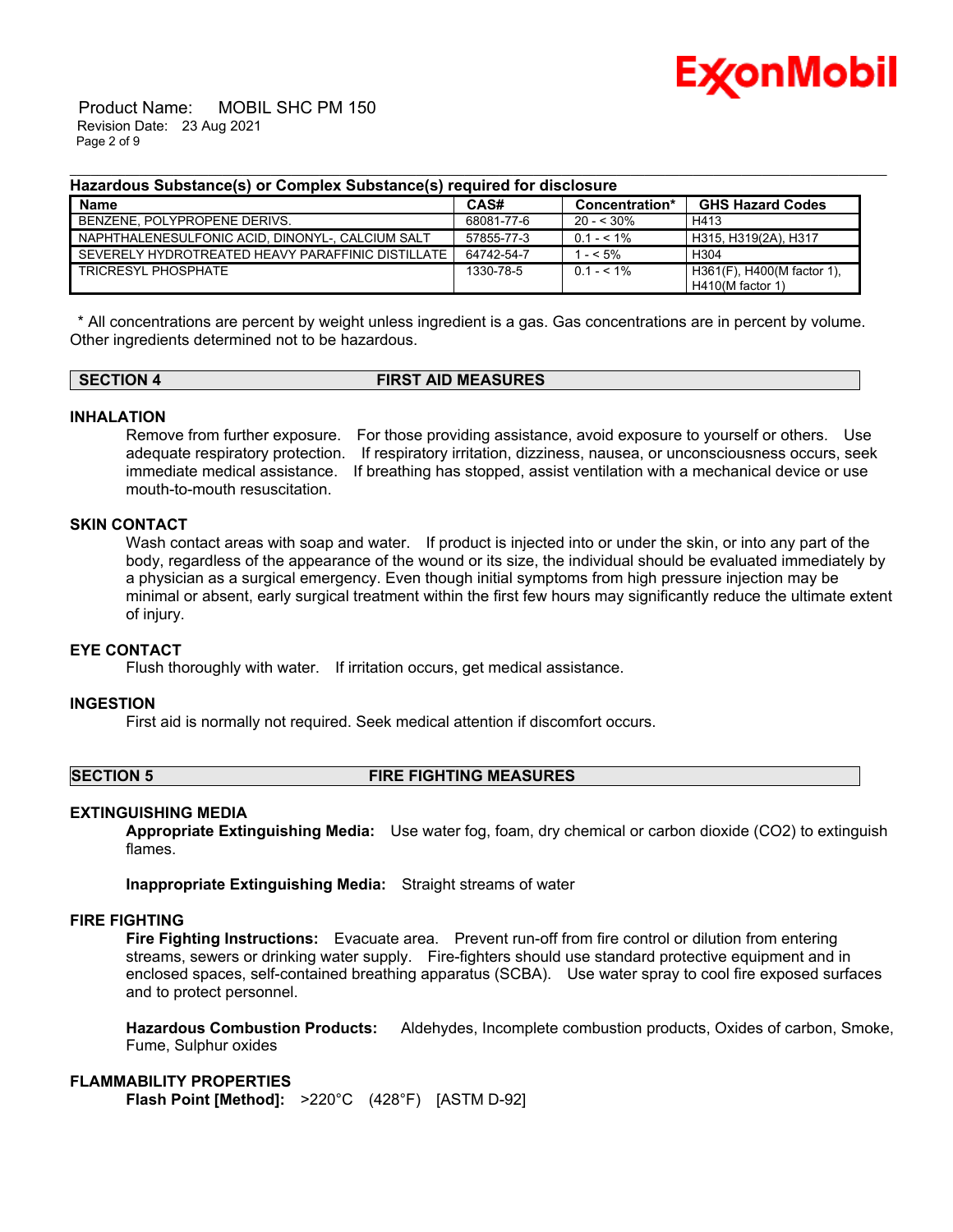

 Product Name: MOBIL SHC PM 150 Revision Date: 23 Aug 2021 Page 3 of 9

> **Flammable Limits (Approximate volume % in air):** LEL: 0.9 UEL: 7.0 **Autoignition Temperature:** N/D

# **SECTION 6 ACCIDENTAL RELEASE MEASURES**

# **NOTIFICATION PROCEDURES**

In the event of a spill or accidental release, notify relevant authorities in accordance with all applicable regulations.

\_\_\_\_\_\_\_\_\_\_\_\_\_\_\_\_\_\_\_\_\_\_\_\_\_\_\_\_\_\_\_\_\_\_\_\_\_\_\_\_\_\_\_\_\_\_\_\_\_\_\_\_\_\_\_\_\_\_\_\_\_\_\_\_\_\_\_\_\_\_\_\_\_\_\_\_\_\_\_\_\_\_\_\_\_\_\_\_\_\_\_\_\_\_\_\_\_\_\_\_\_\_\_\_\_\_\_\_\_\_\_\_\_\_\_\_\_\_

# **PROTECTIVE MEASURES**

Avoid contact with spilled material. See Section 5 for fire fighting information. See the Hazard Identification Section for Significant Hazards. See Section 4 for First Aid Advice. See Section 8 for advice on the minimum requirements for personal protective equipment. Additional protective measures may be necessary, depending on the specific circumstances and/or the expert judgment of the emergency responders.

# **SPILL MANAGEMENT**

**Land Spill:** Stop leak if you can do so without risk. Recover by pumping or with suitable absorbent.

**Water Spill:** Stop leak if you can do so without risk. Confine the spill immediately with booms. Warn other shipping. Remove from the surface by skimming or with suitable absorbents. Seek the advice of a specialist before using dispersants.

Water spill and land spill recommendations are based on the most likely spill scenario for this material; however, geographic conditions, wind, temperature, (and in the case of a water spill) wave and current direction and speed may greatly influence the appropriate action to be taken. For this reason, local experts should be consulted. Note: Local regulations may prescribe or limit action to be taken.

### **ENVIRONMENTAL PRECAUTIONS**

Large Spills: Dyke far ahead of liquid spill for later recovery and disposal. Prevent entry into waterways, sewers, basements or confined areas.

# **SECTION 7 HANDLING AND STORAGE**

#### **HANDLING**

Prevent small spills and leakage to avoid slip hazard. Material can accumulate static charges which may cause an electrical spark (ignition source). When the material is handled in bulk, an electrical spark could ignite any flammable vapors from liquids or residues that may be present (e.g., during switch-loading operations). Use proper bonding and/or earthing procedures. However, bonding and earthing may not eliminate the hazard from static accumulation. Consult local applicable standards for guidance. Additional references include American Petroleum Institute 2003 (Protection Against Ignitions Arising out of Static, Lightning and Stray Currents) or National Fire Protection Agency 77 (Recommended Practice on Static Electricity) or CENELEC CLC/TR 50404 (Electrostatics - Code of practice for the avoidance of hazards due to static electricity).

**Static Accumulator:** This material is a static accumulator.

#### **STORAGE**

The type of container used to store the material may affect static accumulation and dissipation. Do not store in open or unlabelled containers.

# **SECTION 8 EXPOSURE CONTROLS / PERSONAL PROTECTION**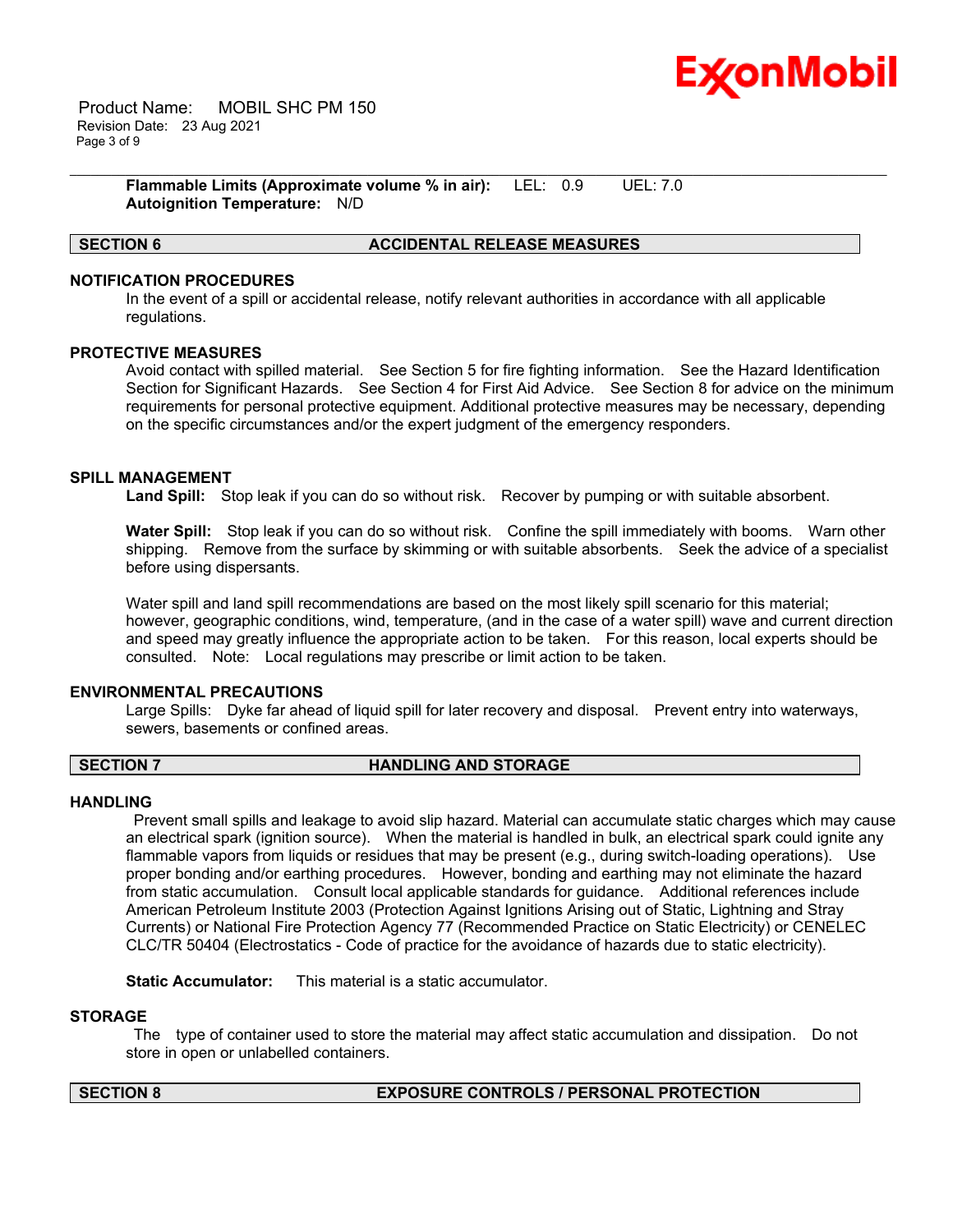

 Product Name: MOBIL SHC PM 150 Revision Date: 23 Aug 2021 Page 4 of 9

# **EXPOSURE LIMIT VALUES**

# **Exposure limits/standards (Note: Exposure limits are not additive)**

| <b>Substance Name</b>                                       | <b>Form</b>            | Limit/Standard |                   | <b>Note</b> | <b>Source</b>                        | Year |
|-------------------------------------------------------------|------------------------|----------------|-------------------|-------------|--------------------------------------|------|
| SEVERELY HYDROTREATED<br>HEAVY PARAFFINIC DISTILLATE        | Mist.                  | <b>STEL</b>    | $10 \text{ mg/m}$ |             | <b>New</b><br>Zealand<br><b>OELS</b> | 2019 |
| SEVERELY HYDROTREATED<br><b>HEAVY PARAFFINIC DISTILLATE</b> | Mist.                  | TWA            | $5 \text{ mg/m}$  |             | New<br>Zealand<br><b>OELS</b>        | 2019 |
| SEVERELY HYDROTREATED<br><b>HEAVY PARAFFINIC DISTILLATE</b> | Inhalable<br>fraction. | TWA            | $5 \text{ mg/m}$  |             | <b>ACGIH</b>                         | 2020 |

\_\_\_\_\_\_\_\_\_\_\_\_\_\_\_\_\_\_\_\_\_\_\_\_\_\_\_\_\_\_\_\_\_\_\_\_\_\_\_\_\_\_\_\_\_\_\_\_\_\_\_\_\_\_\_\_\_\_\_\_\_\_\_\_\_\_\_\_\_\_\_\_\_\_\_\_\_\_\_\_\_\_\_\_\_\_\_\_\_\_\_\_\_\_\_\_\_\_\_\_\_\_\_\_\_\_\_\_\_\_\_\_\_\_\_\_\_\_

**Exposure limits/standards for materials that can be formed when handling this product:** When mists/aerosols can occur the following is recommended:  $5$  mg/m<sup>3</sup> - ACGIH TLV (inhalable fraction).

# **Biological limits**

No biological limits allocated.

NOTE: Limits/standards shown for guidance only. Follow applicable regulations.

# **ENGINEERING CONTROLS**

The level of protection and types of controls necessary will vary depending upon potential exposure conditions. Control measures to consider:

No special requirements under ordinary conditions of use and with adequate ventilation.

# **PERSONAL PROTECTION**

Personal protective equipment selections vary based on potential exposure conditions such as applications, handling practices, concentration and ventilation. Information on the selection of protective equipment for use with this material, as provided below, is based upon intended, normal usage.

**Respiratory Protection:** If engineering controls do not maintain airborne contaminant concentrations at a level which is adequate to protect worker health, an approved respirator may be appropriate. Respirator selection, use, and maintenance must be in accordance with regulatory requirements, if applicable. Types of respirators to be considered for this material include:

No special requirements under ordinary conditions of use and with adequate ventilation. Particulate

For high airborne concentrations, use an approved supplied-air respirator, operated in positive pressure mode. Supplied air respirators with an escape bottle may be appropriate when oxygen levels are inadequate, gas/vapour warning properties are poor, or if air purifying filter capacity/rating may be exceeded.

**Hand Protection:** Any specific glove information provided is based on published literature and glove manufacturer data. Glove suitability and breakthrough time will differ depending on the specific use conditions. Contact the glove manufacturer for specific advice on glove selection and breakthrough times for your use conditions. Inspect and replace worn or damaged gloves. The types of gloves to be considered for this material include: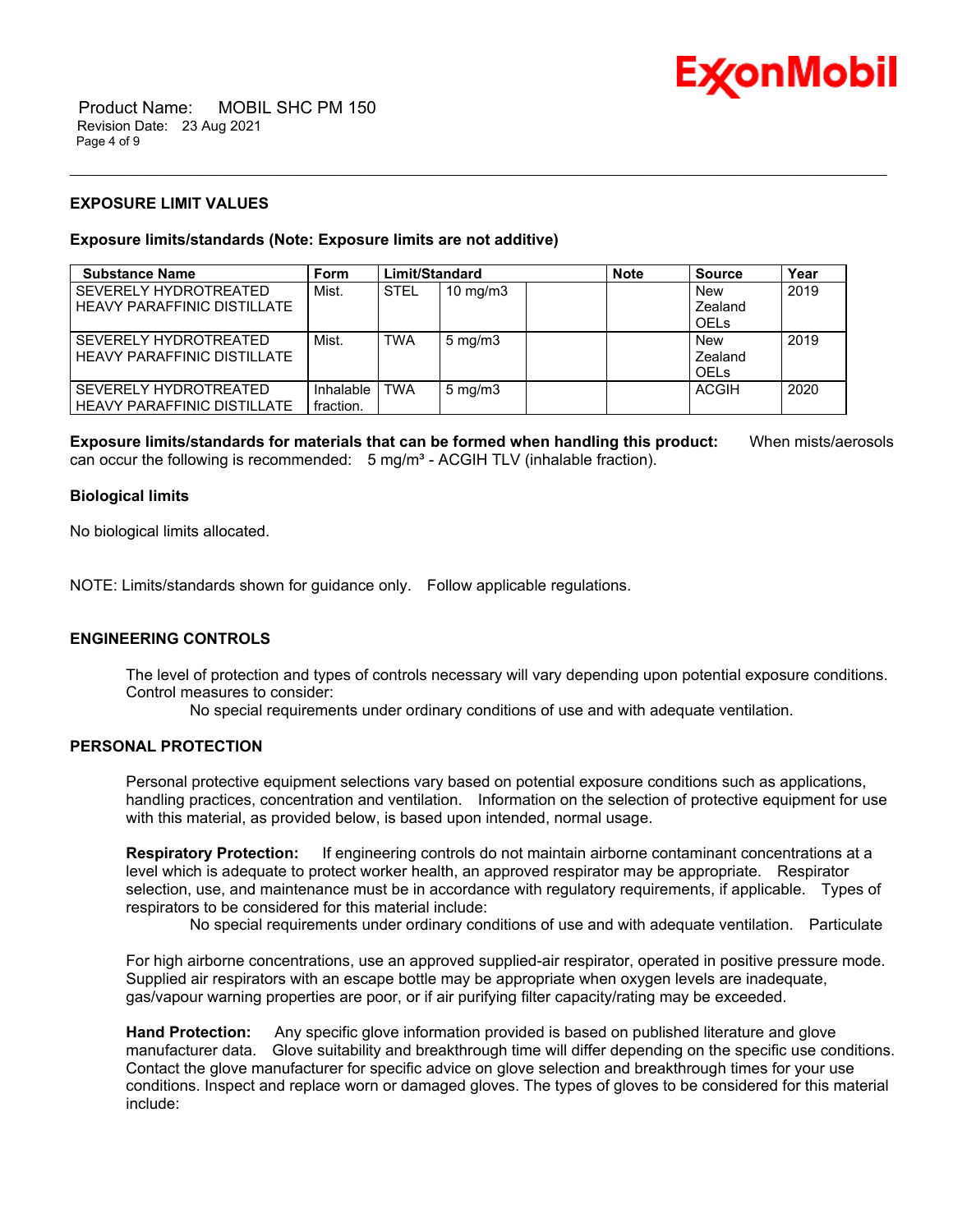

\_\_\_\_\_\_\_\_\_\_\_\_\_\_\_\_\_\_\_\_\_\_\_\_\_\_\_\_\_\_\_\_\_\_\_\_\_\_\_\_\_\_\_\_\_\_\_\_\_\_\_\_\_\_\_\_\_\_\_\_\_\_\_\_\_\_\_\_\_\_\_\_\_\_\_\_\_\_\_\_\_\_\_\_\_\_\_\_\_\_\_\_\_\_\_\_\_\_\_\_\_\_\_\_\_\_\_\_\_\_\_\_\_\_\_\_\_\_ No protection is ordinarily required under normal conditions of use. Nitrile,Viton

**Eye Protection:** If contact is likely, safety glasses with side shields are recommended.

**Skin and Body Protection:** Any specific clothing information provided is based on published literature or manufacturer data. The types of clothing to be considered for this material include:

No skin protection is ordinarily required under normal conditions of use. In accordance with good industrial hygiene practices, precautions should be taken to avoid skin contact.

**Specific Hygiene Measures:** Always observe good personal hygiene measures, such as washing after handling the material and before eating, drinking, and/or smoking. Routinely wash work clothing and protective equipment to remove contaminants. Discard contaminated clothing and footwear that cannot be cleaned. Practice good housekeeping.

# **ENVIRONMENTAL CONTROLS**

Comply with applicable environmental regulations limiting discharge to air, water and soil. Protect the environment by applying appropriate control measures to prevent or limit emissions.

# **SECTION 9 PHYSICAL AND CHEMICAL PROPERTIES**

**Note: Physical and chemical properties are provided for safety, health and environmental considerations only and may not fully represent product specifications. Contact the Supplier for additional information.**

#### **GENERAL INFORMATION**

**Physical State:** Liquid **Colour:** Amber **Odour:** Characteristic **Odour Threshold:** N/D

#### **IMPORTANT HEALTH, SAFETY, AND ENVIRONMENTAL INFORMATION**

**Relative Density (at 15 °C):** 0.86 **Flammability (Solid, Gas):** N/A **Flash Point [Method]:** >220°C (428°F) [ASTM D-92] **Flammable Limits (Approximate volume % in air):** LEL: 0.9 UEL: 7.0 **Autoignition Temperature:** N/D **Boiling Point / Range:** > 260°C (500°F) [Estimated] **Decomposition Temperature:** N/D **Vapour Density (Air = 1):** > 2 at 101 kPa [Estimated] **Vapour Pressure:** < 0.013 kPa (0.1 mm Hg) at 20 °C [Estimated] **Evaporation Rate (n-butyl acetate = 1):** N/D **pH:** N/A **Log Pow (n-Octanol/Water Partition Coefficient):** > 3.5 [Estimated] **Solubility in Water:** Negligible **Viscosity:** 157.5 cSt (157.5 mm2/sec) at 40ºC | 18.9 cSt (18.9 mm2/sec) at 100°C **Molecular Weight:** N/D **Oxidizing Properties:** See Hazards Identification Section.

# **OTHER INFORMATION**

**Freezing Point:** N/D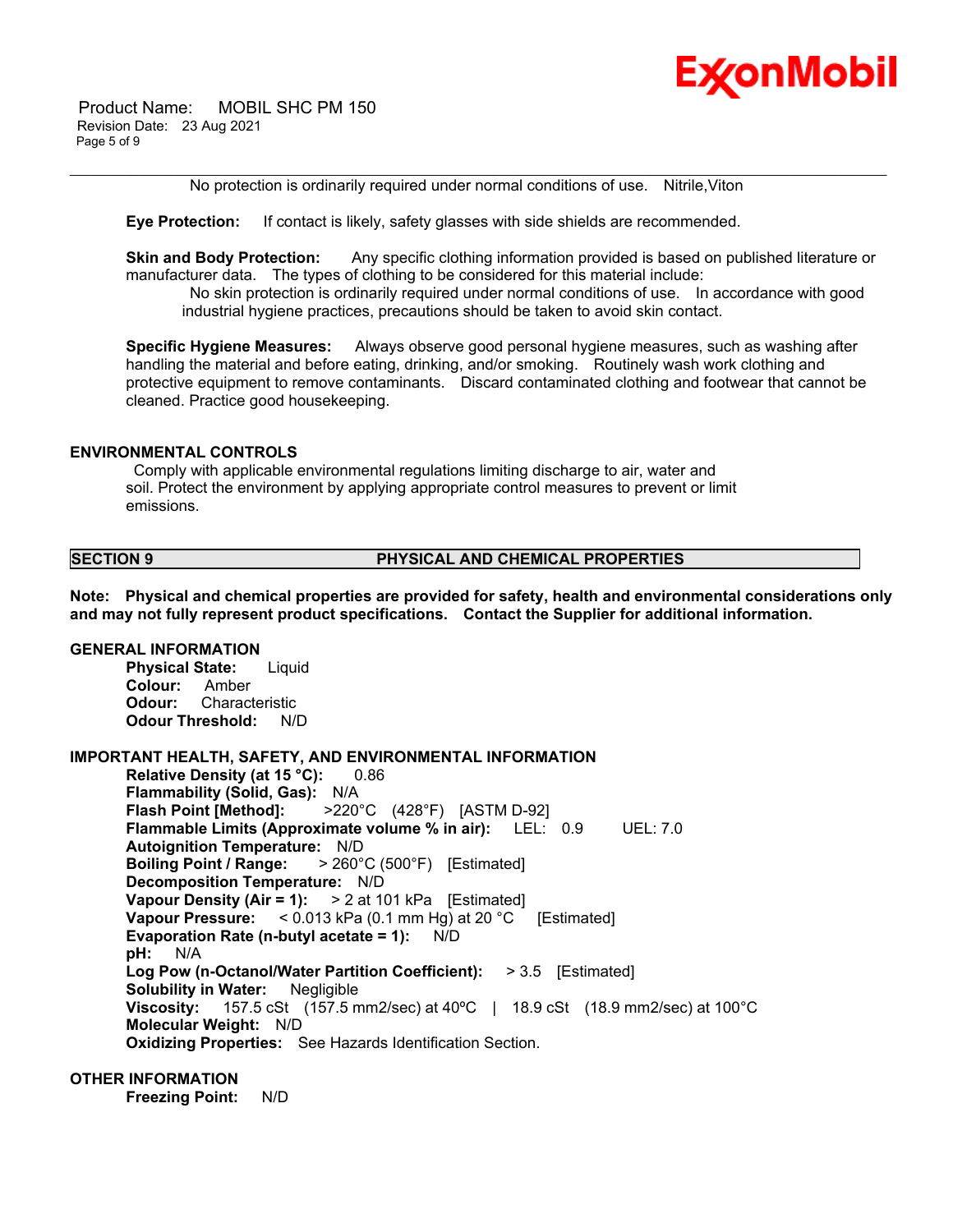

 Product Name: MOBIL SHC PM 150 Revision Date: 23 Aug 2021 Page 6 of 9

| <b>Melting Point:</b> | N/A                        |
|-----------------------|----------------------------|
| <b>Pour Point:</b>    | (-38°F)<br>$-39^{\circ}$ C |

# **SECTION 10 STABILITY AND REACTIVITY**

**STABILITY:** Material is stable under normal conditions.

**CONDITIONS TO AVOID:** Excessive heat. High energy sources of ignition.

**MATERIALS TO AVOID:** Strong oxidisers

**HAZARDOUS DECOMPOSITION PRODUCTS:** Material does not decompose at ambient temperatures.

**POSSIBILITY OF HAZARDOUS REACTIONS:** Hazardous polymerization will not occur.

# **SECTION 11 TOXICOLOGICAL INFORMATION**

# **ACUTE TOXICITY**

| <b>Route of Exposure</b>                    | <b>Conclusion / Remarks</b>                                                                      |  |
|---------------------------------------------|--------------------------------------------------------------------------------------------------|--|
| <b>Inhalation</b>                           |                                                                                                  |  |
| Toxicity: No end point data for material.   | Minimally Toxic. Based on assessment of the components.                                          |  |
| Irritation: No end point data for material. | Negligible hazard at ambient/normal handling temperatures.                                       |  |
|                                             |                                                                                                  |  |
| Ingestion                                   |                                                                                                  |  |
| Toxicity: No end point data for material.   | Minimally Toxic. Based on assessment of the components.                                          |  |
|                                             |                                                                                                  |  |
| <b>Skin</b>                                 |                                                                                                  |  |
| Toxicity: No end point data for material.   | Minimally Toxic. Based on assessment of the components.                                          |  |
| Irritation: No end point data for material. | Negligible irritation to skin at ambient temperatures. Based on<br>assessment of the components. |  |
|                                             |                                                                                                  |  |
| Eye                                         |                                                                                                  |  |
| Irritation: No end point data for material. | May cause mild, short-lasting discomfort to eyes. Based on<br>assessment of the components.      |  |

# **OTHER HEALTH EFFECTS FROM SHORT AND LONG TERM EXPOSURE**

Anticipated health effects from sub-chronic, chronic, respiratory or skin sensitization, mutagenicity, reproductive toxicity, carcinogenicity, target organ toxicity (single exposure or repeated exposure), aspiration toxicity and other effects based on human experience and/or experimental data.

#### **For the product itself:**

Component concentrations in this formulation would not be expected to cause skin sensitization, based on tests of the components, this formulation, or similar formulations.

# **Contains:**

An ingredient or ingredients that are classified as a skin sensitizer.

Synthetic base oils: Not expected to cause significant health effects under conditions of normal use, based on laboratory studies with the same or similar materials. Not mutagenic or genotoxic. Not sensitising in test animals and humans. Tricresyl phosphate (TCP): TCP (<9% ortho isomer) administered to rats by oral gavage in a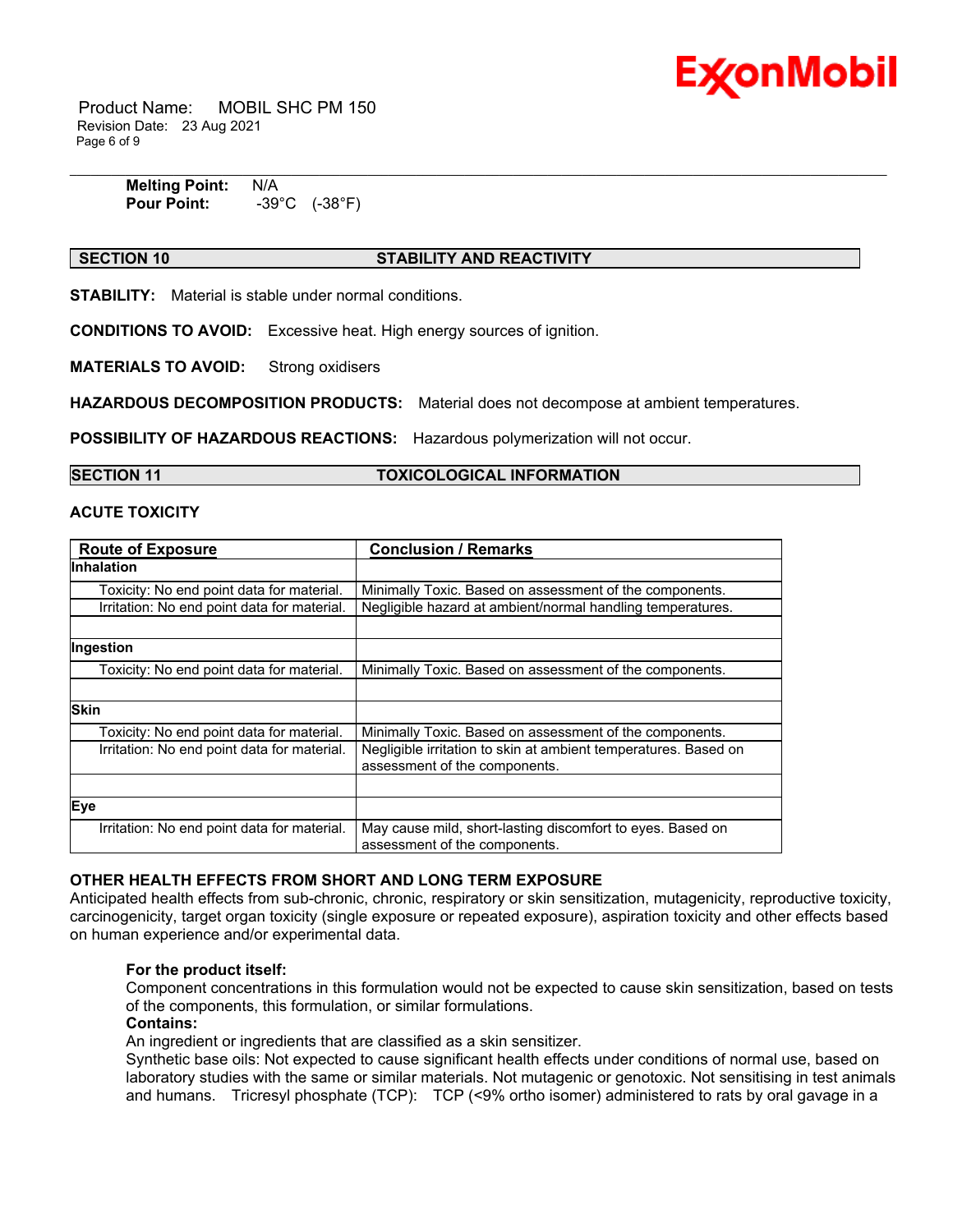

 Product Name: MOBIL SHC PM 150 Revision Date: 23 Aug 2021 Page 7 of 9

> one-generation reproduction/developmental toxicology study adversely affected both males and females. TCPtreated male rats had decreased sperm concentration and motility, abnormal sperm morphology and adverse histologic changes in the testes and epididymides. Adverse histologic changes were also observed in the ovaries of TCP-treated female rats. The percent of sperm-positive females littering was significantly reduced in the TCP-treatment groups with only one of twenty females in the high dose group delivering young . Developmental parameters were unaffected by TCP exposure. Impaired fertility and decreased sperm motility following TCP treatment have also been reported in a reproduction toxicity study in mice.

\_\_\_\_\_\_\_\_\_\_\_\_\_\_\_\_\_\_\_\_\_\_\_\_\_\_\_\_\_\_\_\_\_\_\_\_\_\_\_\_\_\_\_\_\_\_\_\_\_\_\_\_\_\_\_\_\_\_\_\_\_\_\_\_\_\_\_\_\_\_\_\_\_\_\_\_\_\_\_\_\_\_\_\_\_\_\_\_\_\_\_\_\_\_\_\_\_\_\_\_\_\_\_\_\_\_\_\_\_\_\_\_\_\_\_\_\_\_

# **IARC Classification:**

**The following ingredients are cited on the lists below:** None.

|              | --REGULATORY LISTS SEARCHED-- |               |  |
|--------------|-------------------------------|---------------|--|
| $1 = IARC 1$ | $2 = IARC 2A$                 | $3 = IARC 2B$ |  |

# **SECTION 12 ECOLOGICAL INFORMATION**

The information given is based on data for the material, components of the material, or for similar materials, through the application of bridging principals.

# **ECOTOXICITY**

Material -- Not expected to be harmful to aquatic organisms.

# **MOBILITY**

 Majority of components -- Low solubility and floats and is expected to migrate from water to the land. Expected to partition to sediment and wastewater solids.

# **PERSISTENCE AND DEGRADABILITY**

#### **Biodegradation:**

 A component -- Expected to be inherently biodegradable Base oil component -- Expected to be persistent.

**SECTION 13 DISPOSAL CONSIDERATIONS**

Disposal recommendations based on material as supplied. Disposal must be in accordance with current applicable laws and regulations, and material characteristics at time of disposal.

### **DISPOSAL RECOMMENDATIONS**

Product is suitable for burning in an enclosed controlled burner for fuel value or disposal by supervised incineration at very high temperatures to prevent formation of undesirable combustion products. Protect the environment. Dispose of used oil at designated sites. Minimize skin contact. Do not mix used oils with solvents, brake fluids or coolants.

**Empty Container Warning** Empty Container Warning (where applicable): Empty containers may contain residue and can be dangerous. Do not attempt to refill or clean containers without proper instructions. Empty drums should be completely drained and safely stored until appropriately reconditioned or disposed. Empty containers should be taken for recycling, recovery, or disposal through suitably qualified or licensed contractor and in accordance with governmental regulations. DO NOT PRESSURISE, CUT, WELD, BRAZE, SOLDER, DRILL, GRIND, OR EXPOSE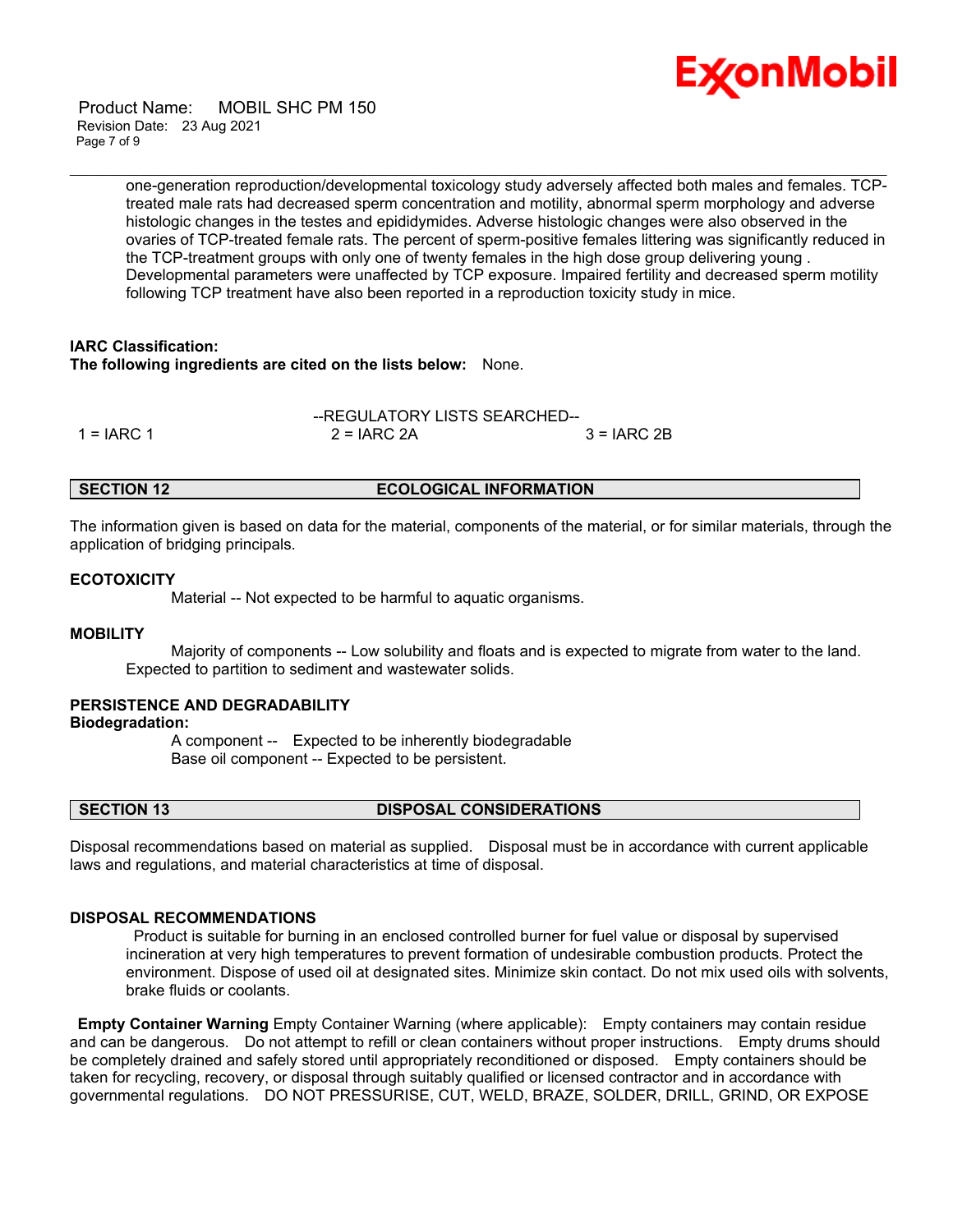

 Product Name: MOBIL SHC PM 150 Revision Date: 23 Aug 2021 Page 8 of 9

\_\_\_\_\_\_\_\_\_\_\_\_\_\_\_\_\_\_\_\_\_\_\_\_\_\_\_\_\_\_\_\_\_\_\_\_\_\_\_\_\_\_\_\_\_\_\_\_\_\_\_\_\_\_\_\_\_\_\_\_\_\_\_\_\_\_\_\_\_\_\_\_\_\_\_\_\_\_\_\_\_\_\_\_\_\_\_\_\_\_\_\_\_\_\_\_\_\_\_\_\_\_\_\_\_\_\_\_\_\_\_\_\_\_\_\_\_\_ SUCH CONTAINERS TO HEAT, FLAME, SPARKS, STATIC ELECTRICITY, OR OTHER SOURCES OF IGNITION. THEY MAY EXPLODE AND CAUSE INJURY OR DEATH.

# **SECTION 14 TRANSPORT INFORMATION**

**LAND** : Not Regulated for Land Transport

- **SEA (IMDG):** Not Regulated for Sea Transport according to IMDG-Code
- **AIR (IATA):** Not Regulated for Air Transport

### **SECTION 15 REGULATORY INFORMATION**

**Material is Not Hazardous as defined by the Hazardous Substances (Health and Safety Reform Revocations) Regulations 2017.**

**Product is not regulated according to New Zealand Land Transport Rule.**

# **REGULATORY STATUS AND APPLICABLE LAWS AND REGULATIONS**

**Listed or exempt from listing/notification on the following chemical inventories :**  AIIC, DSL, ENCS, IECSC, ISHL, KECI, TCSI, TSCA  **Special Cases:**

| .<br>In١          | $\sim$<br>. <u>. .</u><br>ш.          |
|-------------------|---------------------------------------|
| <b>NZIOC</b><br>. | Not<br>--<br>- -<br>aeter<br>milieu - |

### **SECTION 16 OTHER INFORMATION**

# **N/D = Not determined, N/A = Not applicable**

**KEY TO THE H-CODES CONTAINED IN SECTION 3 OF THIS DOCUMENT (for information only):**

H304: May be fatal if swallowed and enters airways; Aspiration, Cat 1

H315: Causes skin irritation; Skin Corr/Irritation, Cat 2

H317: May cause allergic skin reaction; Skin Sensitisation, Cat 1

H319(2A): Causes serious eye irritation; Serious Eye Damage/Irr, Cat 2A

H361(F): Suspected of damaging fertility; Repro Tox, Cat 2 (Fertility)

H400: Very toxic to aquatic life; Acute Env Tox, Cat 1

H410: Very toxic to aquatic life with long lasting effects; Chronic Env Tox, Cat 1

H413: May cause long lasting harmful effects to aquatic life; Chronic Env Tox, Cat 4

# **THIS SAFETY DATA SHEET CONTAINS THE FOLLOWING REVISIONS:**

Section 08: Exposure Limits Table information was modified. Section 15: NZ Dangerous/not Dangerous information was modified. Section 16: HCode Key information was modified.